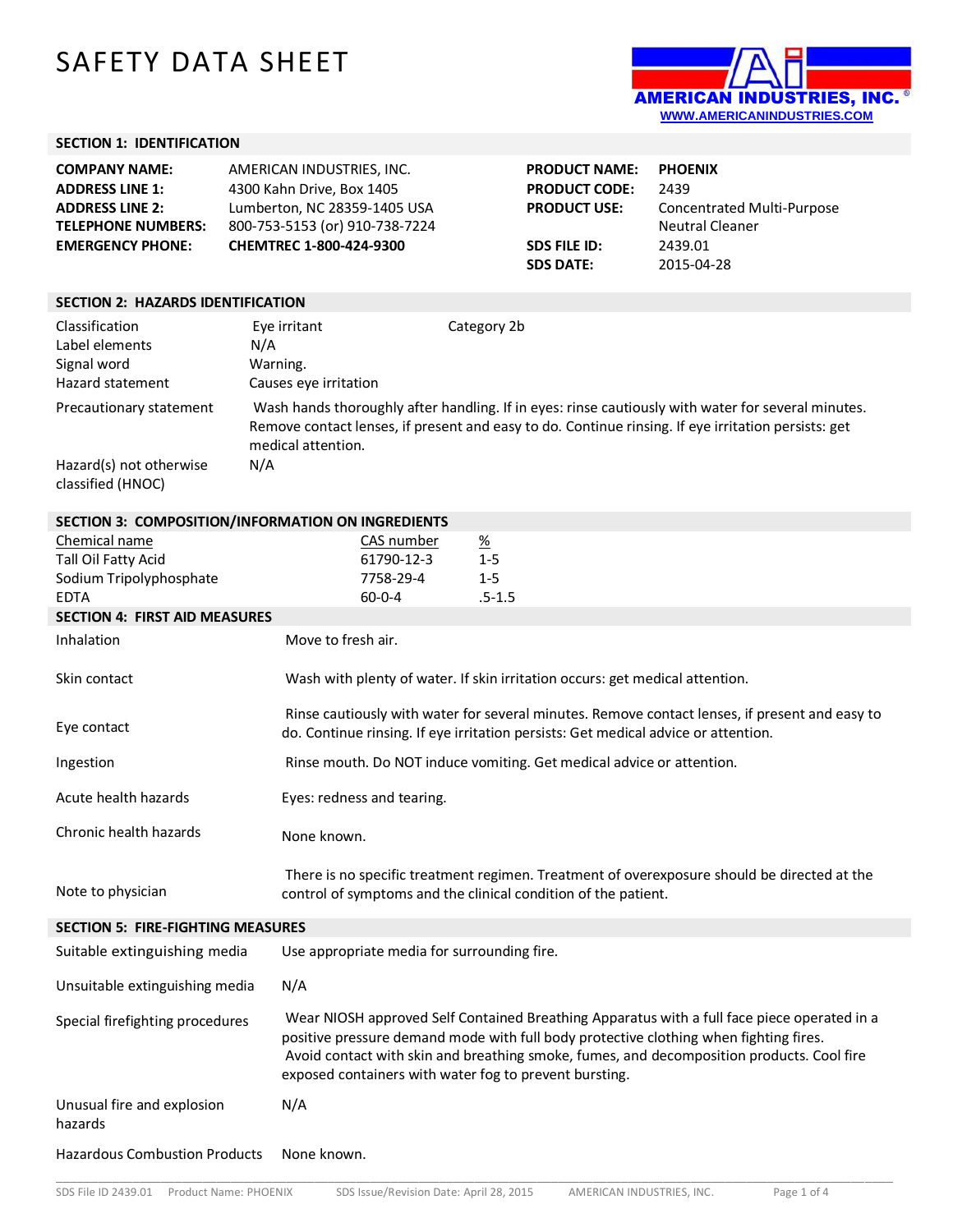| <b>SECTION 6: ACCIDENTAL RELEASE MEASURES</b>       |             |                                                                          |                                                                                                                                                                                                                                                                                                             |
|-----------------------------------------------------|-------------|--------------------------------------------------------------------------|-------------------------------------------------------------------------------------------------------------------------------------------------------------------------------------------------------------------------------------------------------------------------------------------------------------|
| Personal protective equipment                       |             | Refer to section VIII for proper Personal Protective Equipment.          |                                                                                                                                                                                                                                                                                                             |
| Spill                                               |             | accordance with local, state and federal regulations.                    | Absorb with non-combustible material like vermiculite, sand or earth and rinse with small<br>amount of soapy water. Do not allow to drain into sewers or storm drains. Dispose of in                                                                                                                        |
| Waste disposal                                      | trash.      |                                                                          | Dispose of in accordance with federal, state, and local regulations. Best method is to recycle or<br>reuse for intended purpose. Consult local authorities for disposal in public sewer. Do not dispose<br>of into storm drain, stream, river or to ground. Rinse container thoroughly before discarding in |
| <b>RCRA Status</b>                                  |             | Product should be fully characterized prior to disposal (40 CFR 261).    |                                                                                                                                                                                                                                                                                                             |
| <b>SECTION 7: HANDLING AND STORAGE</b>              |             |                                                                          |                                                                                                                                                                                                                                                                                                             |
| Precautions for safe handling                       | not in use. |                                                                          | Store in cool dry area away from extremes of temperature. Keep container tightly sealed when                                                                                                                                                                                                                |
| Incompatibility                                     |             | Strong acids & bases; material that react with unsaturated hydrocarbons. |                                                                                                                                                                                                                                                                                                             |
| SECTION 8: EXPOSURE CONTROLS/PERSONAL PROTECTION    |             |                                                                          |                                                                                                                                                                                                                                                                                                             |
| Hazardous Component                                 |             | <b>OSHA PEL</b>                                                          | <b>ACGIH TLV</b>                                                                                                                                                                                                                                                                                            |
| Tall Oil Fatty Acid                                 |             | Not Established                                                          | Not Established                                                                                                                                                                                                                                                                                             |
| Sodium Tripolyphposphate                            |             | 5mg/m3                                                                   | 5mg/m3                                                                                                                                                                                                                                                                                                      |
| <b>EDTA</b>                                         |             | 15mg/m3                                                                  | Not Established                                                                                                                                                                                                                                                                                             |
| Appropriate engineering controls                    |             | General ventilation adequate.                                            |                                                                                                                                                                                                                                                                                                             |
| Respiratory protection                              |             | areas.                                                                   | Wear NIOSH/MSHA approved respiratory protection if used in confined, poorly ventilated                                                                                                                                                                                                                      |
| Personal protective equipment                       |             | Safety glasses.                                                          |                                                                                                                                                                                                                                                                                                             |
| <b>Additional Measures</b>                          |             | Wash hands and clothing in contact with product after use.               |                                                                                                                                                                                                                                                                                                             |
| <b>SECTION 9: PHYSICAL AND CHEMICAL PROPERTIES</b>  |             |                                                                          |                                                                                                                                                                                                                                                                                                             |
| Appearance                                          |             | Cloudy to clear pink liquid.                                             |                                                                                                                                                                                                                                                                                                             |
| Odor<br>Odor threshold                              |             | Cherry Scent<br>N/D                                                      |                                                                                                                                                                                                                                                                                                             |
| Boiling point                                       |             | >212°F (100°C)                                                           |                                                                                                                                                                                                                                                                                                             |
| <b>Freezing Point</b>                               |             | N/D                                                                      |                                                                                                                                                                                                                                                                                                             |
| Flammability                                        |             | Not considered a flammable liquid by OSHA (29 CFR 1910.1200).            |                                                                                                                                                                                                                                                                                                             |
| Flash point                                         |             | N/D                                                                      |                                                                                                                                                                                                                                                                                                             |
| Auto-ignition temperature                           |             | N/D                                                                      |                                                                                                                                                                                                                                                                                                             |
| Upper/lower flammability limits                     |             | N/D                                                                      |                                                                                                                                                                                                                                                                                                             |
| Vapor Pressure (mmHg)<br>Vapor density (Air = $1$ ) |             | 23.8mmHG@77°F (25°C)<br>1@77°F (25°C)                                    |                                                                                                                                                                                                                                                                                                             |
| <b>Evaporation Rate</b>                             |             | >1                                                                       |                                                                                                                                                                                                                                                                                                             |
| Specific Gravity (H20=1)                            |             | 1.01@77°F (25°C)                                                         |                                                                                                                                                                                                                                                                                                             |
| pH                                                  |             | 9.5                                                                      |                                                                                                                                                                                                                                                                                                             |
| Solids (%)                                          |             | 8%                                                                       |                                                                                                                                                                                                                                                                                                             |
| Solubility in Water                                 |             | 100%                                                                     |                                                                                                                                                                                                                                                                                                             |
| Partition Coefficient:n-Octanol/water (Kow)         |             | N/D                                                                      |                                                                                                                                                                                                                                                                                                             |
| Volatility including water (%)                      |             | 90%                                                                      |                                                                                                                                                                                                                                                                                                             |
| <b>VOC</b>                                          |             | 0%                                                                       |                                                                                                                                                                                                                                                                                                             |
| Dielectric Strength (Volts)                         |             | N/A                                                                      |                                                                                                                                                                                                                                                                                                             |
| <b>Decomposition Temperature</b>                    |             | N/D                                                                      |                                                                                                                                                                                                                                                                                                             |
| Viscosity                                           |             | N/D                                                                      |                                                                                                                                                                                                                                                                                                             |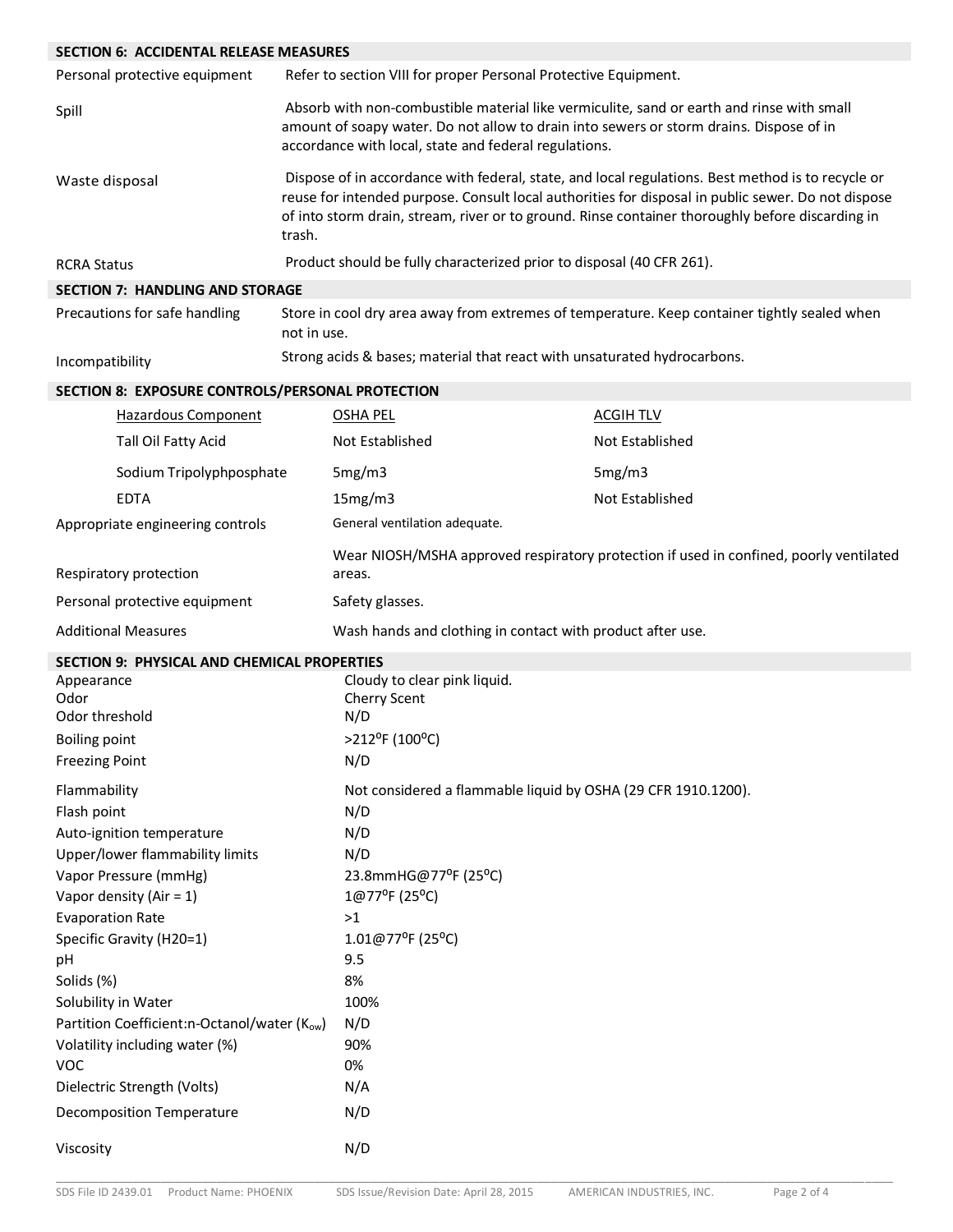| <b>SECTION 10: STABILITY AND REACTIVITY</b>                                                                                                                        |                                                                                                                                                                                                                                                                                                                       |
|--------------------------------------------------------------------------------------------------------------------------------------------------------------------|-----------------------------------------------------------------------------------------------------------------------------------------------------------------------------------------------------------------------------------------------------------------------------------------------------------------------|
| Reactivity                                                                                                                                                         | None known.                                                                                                                                                                                                                                                                                                           |
| Chemical stability                                                                                                                                                 | Stable.                                                                                                                                                                                                                                                                                                               |
| Conditions to avoid                                                                                                                                                | Do not mix with strong acids.                                                                                                                                                                                                                                                                                         |
| Incompatibility                                                                                                                                                    | Strong acids & bases; material that react with unsaturated hydrocarbons.                                                                                                                                                                                                                                              |
| Hazardous decomposition products                                                                                                                                   | None known.                                                                                                                                                                                                                                                                                                           |
| Possible hazardous reactions                                                                                                                                       | Will not occur.                                                                                                                                                                                                                                                                                                       |
| SECTION 11: TOXICOLOGICAL INFORMATION                                                                                                                              |                                                                                                                                                                                                                                                                                                                       |
| Toxicological information                                                                                                                                          | Non-ionic Surfactant (127087-87-0) LD50 (Oral, Rat) 1.77 - 4.53 ml/kg; LD50 (Skin, Rabbit,<br>24hr) 2.83 (1.75 - 4.57) ml/kg                                                                                                                                                                                          |
| Routes of Entry                                                                                                                                                    | Eyes, Ingestion, Skin.                                                                                                                                                                                                                                                                                                |
| Ingestion                                                                                                                                                          | Causes gastrointestinal irritation.                                                                                                                                                                                                                                                                                   |
| Inhalation                                                                                                                                                         | None. Exposure not likely.                                                                                                                                                                                                                                                                                            |
| Skin contact                                                                                                                                                       | May cause dryness and cracking.                                                                                                                                                                                                                                                                                       |
| Eye contact                                                                                                                                                        | Causes irritation                                                                                                                                                                                                                                                                                                     |
| Medical condition aggravated                                                                                                                                       | Pre-existing disorders of the skin, respiratory system, and eyes will be aggravated by over<br>exposure.                                                                                                                                                                                                              |
| Acute health hazards                                                                                                                                               | Eyes: redness and tearing.                                                                                                                                                                                                                                                                                            |
| Chronic health hazards                                                                                                                                             | None known.                                                                                                                                                                                                                                                                                                           |
| Carcinogenicity                                                                                                                                                    | This product is not considered to be a carcinogen by IARC, ACGIH, NTP, or OSHA.                                                                                                                                                                                                                                       |
| SECTION 12: ECOLOGICAL INFORMATION                                                                                                                                 |                                                                                                                                                                                                                                                                                                                       |
| <b>Ecological information</b>                                                                                                                                      | Not established.                                                                                                                                                                                                                                                                                                      |
| Biodegradability                                                                                                                                                   | This product is biodegradable.                                                                                                                                                                                                                                                                                        |
| Bioaccumulation                                                                                                                                                    | This product is not expected to bioaccumulate.                                                                                                                                                                                                                                                                        |
| Mobility in soil                                                                                                                                                   | This product is mobile in soil.                                                                                                                                                                                                                                                                                       |
| Other ecological hazards                                                                                                                                           | None known.                                                                                                                                                                                                                                                                                                           |
| <b>SECTION 13: DISPOSAL CONSIDERATIONS</b>                                                                                                                         |                                                                                                                                                                                                                                                                                                                       |
| Waste disposal                                                                                                                                                     | Dispose of in accordance with federal, state, and local regulations. Best method is to recycle or<br>reuse for intended purpose. Consult local authorities for disposal in public sewer. Do not<br>dispose of into storm drain, stream, river or to ground. Rinse container thoroughly before<br>discarding in trash. |
| <b>RCRA Status</b>                                                                                                                                                 | Product should be fully characterized prior to disposal (40 CFR 261).                                                                                                                                                                                                                                                 |
| <b>SECTION 14: TRANSPORT INFORMATION</b>                                                                                                                           |                                                                                                                                                                                                                                                                                                                       |
| UN number                                                                                                                                                          | Cleaning Compound, N. O. S.<br>None                                                                                                                                                                                                                                                                                   |
| UN proper shipping name<br>Transport hazard class(es)                                                                                                              | N/A                                                                                                                                                                                                                                                                                                                   |
| Packing group                                                                                                                                                      | None                                                                                                                                                                                                                                                                                                                  |
| <b>SECTION 15: REGULATORY INFORMATION</b>                                                                                                                          |                                                                                                                                                                                                                                                                                                                       |
| TSCA Status: All chemicals are listed or exempt.<br>CERCLA (Comprehensive response compensation, and liability act): None.<br>SARA 311/312 Hazard Categories: None |                                                                                                                                                                                                                                                                                                                       |